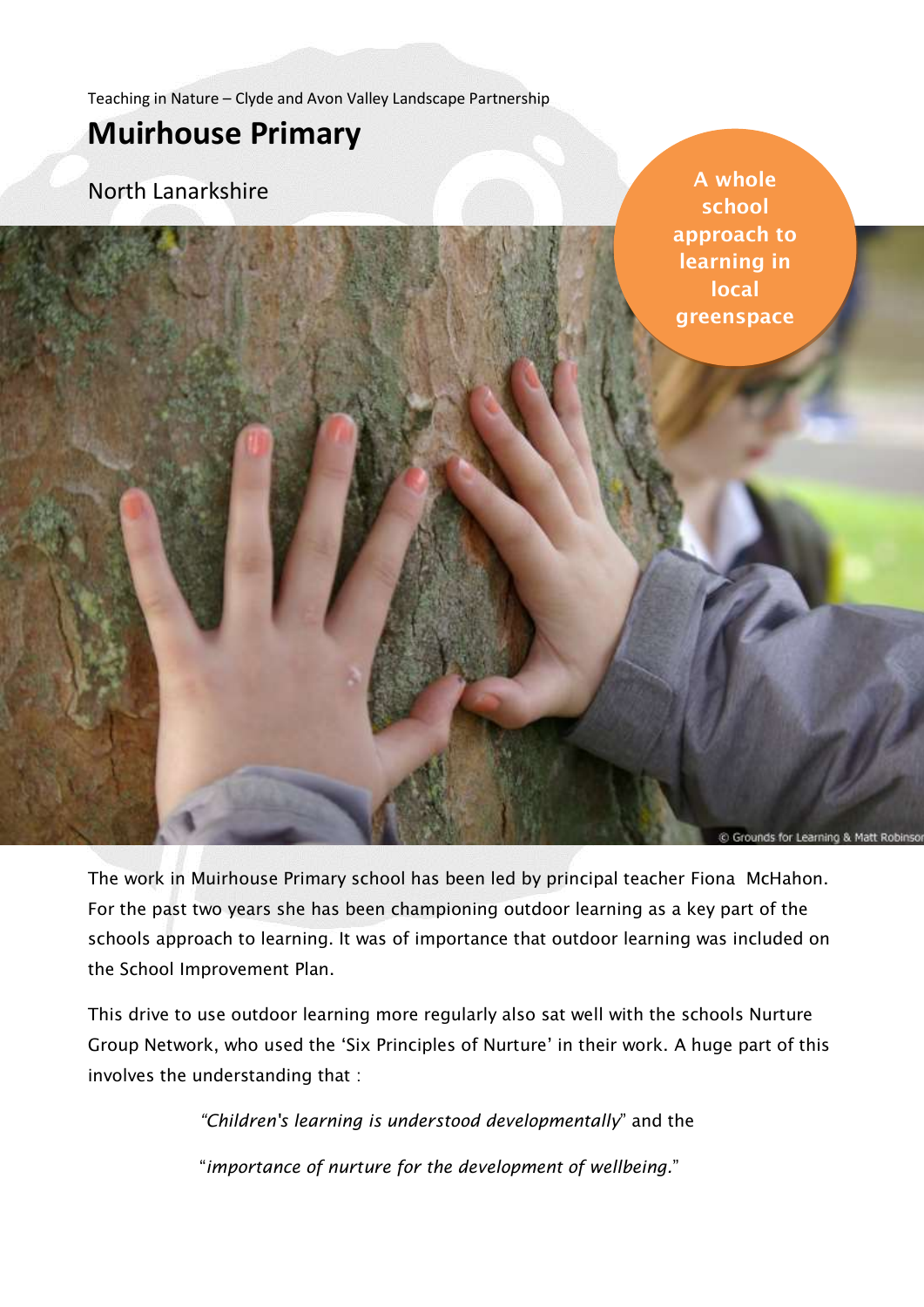In order to achieve this as a nurture group, we have included the Outdoor Learning and play approach as one of our main vehicles for delivery, informed by current research and evidence.

### **School grounds**

"Our strategy was to make us of school grounds as well as local greenspace. This cut down on transport and time costs, and helped the children develop a deeper connection with the learning and places we visited" says Fiona.

"Our school is situated in a built up area of Motherwell, North Lanarkshire but we are very lucky to have a large wooded area in our school grounds. Over the past few years I have been developing this area for the children to use. I was able to secure funding and arranged for some of the wooded area to be fenced and gated in, which means that only one class at a time is out in it." This has allowed it to become wilder in nature with grass growing longer and trees flourishing. A visitor to the grounds would immediately notice the different look and feel of this area – as well as the abundance of nature in the space.

The spaces in the school are used at break and formal lesson time – and have proved ideal in helping children and adults attitudes and behavior when in greenspace. The children really value spending quiet, quality time in these spaces. This popularity has caused a headache of over use, which has led to the school EcoWarrior group timetabling the use of it carefully.

# **Beyond the school boundary**

The P7's in Muirhouse undertake the "John Muir Award" using the local woodland areas. They came up with a set of Countryside rules to help encourage appropriate behaviours in our school grounds and local green spaces, informed by what they had learned outside the school grounds. This applying of knowledge and understanding would not have worked without the wider experience they had and the work with the rangers in delivering this.

The older pupils all have sessions using the area around Adders Gill and Dalzell Estate, both local wooded greenspace within walking distance of school. These areas are also rich in history, both ancient and modern, with a number of working farms, managed woodlands (including orchards) and natural spaces. These spaces are close to school, yet required some 'discovering' by staff, with assistance from local rangers. The lessons in these spaces do focus on them as a theme, often using them to ignite childrens imagination and engage them in caring for the spaces through better understanding of them.